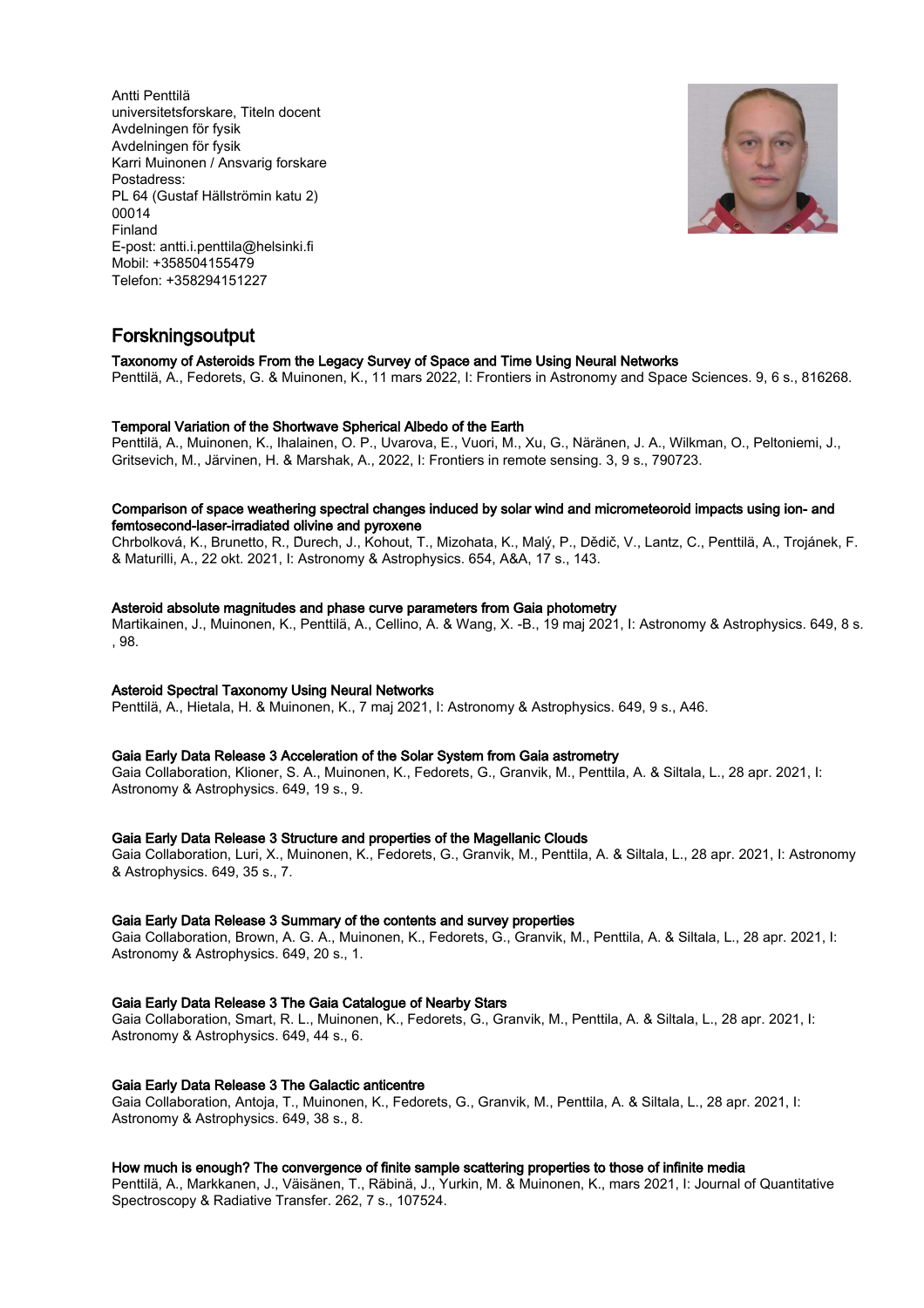#### Laser processing of minerals common on asteroids

Anthony, N., Frostevarg, J., Suhonen, H., Wanhainen, C., Penttila, A. & Granvik, M., mars 2021, I: Optics & Laser Technology. 135, 12 s., 106724.

#### The BepiColombo Mercury Imaging X-Ray Spectrometer: Science Goals, Instrument Performance and Operations

Bunce, E. J., Martindale, A., Lindsay, S., Muinonen, K., Rothery, D. A., Pearson, J., McDonnell, I., Thomas, C., Thornhill, J., Tikkanen, T., Feldman, C., Huovelin, J., Korpela, S., Esko, E., Lehtolainen, A., Treis, J., Majewski, P., Hilchenbach, M., Väisänen, T., Luttinen, A. & 51 andra, Kohout, T., Penttilä, A., Bridges, J., Joy, K. H., Alcacera-Gil, M. A., Alibert, G., Anand, M., Bannister, N., Barcelo-Garcia, C., Bicknell, C., Blake, O., Bland, P., Butcher, G., Cheney, A., Christensen, U., Crawford, T., Crawford, I. A., Dennerl, K., Dougherty, M., Drumm, P., Fairbend, R., Genzer, M., Grande, M., Hall, G. P., Hodnett, R., Houghton, P., Imber, S., Kallio, E., Lara, M. L., Balado Margeli, A., Mas-Hesse, M. J., Maurice, S., Milan, S., Millington-Hotze, P., Nenonen, S., Nittler, L., Okada, T., Ormö, J., Perez-Mercader, J., Poyner, R., Robert, E., Ross, D., Pajas-Sanz, M., Schyns, E., Seguy, J., Strüder, L., Vaudon, N., Viceira-Martín, J., Williams, H., Willingale, D. & Yeoman, T., 3 nov. 2020, I: Space Science Reviews. 216, 8, 38 s., 126.

#### Asteroid lightcurve inversion with Bayesian inference

Muinonen, K., Torppa, J., Wang, X-B., Cellino, A. & Penttilä, A., 13 okt. 2020, I: Astronomy & Astrophysics. 642, 19 s., 138.

#### Distinguishing between Shock-darkening and Space-weathering Trends in Ordinary Chondrite Reflectance Spectra

Kohout, T., Penttilä, A., Mann, P., Cloutis, E., Čuda, J., Filip, J., Malina, O., Reddy, V., Grokhovsky, V. I., Yakovlev, G. A., Halodova, P. & Haloda, J., 1 sep. 2020, I: The Planetary Science Journal. 1, 2, 12 s., 37.

## Experimental constraints on the ordinary chondrite shock darkening caused by asteroid collisions

Kohout, T., Petrova, E., Yakovlev, G. A., Grokhovsky, V., Penttilä, A., Maturilli, A., Moreau, J-G., Berzin, S., Wasiljeff, J., Danilenko, I. A., Zamyatin, D. A., Muftakhetdinova, R. F. & Heikkilä, M., 27 juli 2020, I: Astronomy & Astrophysics. 639, 13 s., A146.

Rigorous light-scattering simulations of nanophase iron space-weathering effects on reflectance spectra of olivine grains Penttilä, A., Väisänen, T., Markkanen, J., Martikainen, J., Kohout, T., Videen, G. & Muinonen, K., 15 juli 2020, I: Icarus. 345, 8 s., 113727.

#### Rationale for BepiColombo Studies of Mercury's Surface and Composition

Rothery, D. A., Massironi, M., Alemanno, G., Barraud, O., Besse, S., Bott, N., Brunetto, R., Bunce, E., Byrne, P., Capaccioni, F., Capria, M. T., Carli, C., Charlier, B., Cornet, T., Cremonese, G., D'Amore, M., De Sanctis, M. C., Doressoundiram, A., Ferranti, L., Filacchione, G. & 46 andra, Galluzzi, V., Giacomini, L., Grande, M., Guzzetta, L. G., Helbert, J., Heyner, D., Hiesinger, H., Hussmann, H., Hyodo, R., Kohout, T., Kozyrev, A., Litvak, M., Lucchetti, A., Malakhov, A., Malliband, C., Mancinelli, P., Martikainen, J., Martindale, A., Maturilli, A., Milillo, A., Mitrofanov, I., Mokrousov, M., Morlok, A., Muinonen, K., Namur, O., Owens, A., Nittler, L. R., Oliveira, J. S., Palumbo, P., Pajola, M., Pegg, D. L., Penttilä, A., Politi, R., Quarati, F., Re, C., Sanin, A., Schulz, R., Stangarone, C., Stojic, A., Tretiyakov, V., Vaisanen, T., Varatharajan, I., Weber, I., Wright, J., Wurz, P. & Zambon, F., 2 juni 2020, I: Space Science Reviews. 216, 4 , 46 s., 66.

#### Spectral Reflectance Processing via Local Wavelength-Direction Correlations

Xu, G., Gritsevich, M., Peltoniemi, J., Penttilä, A., Ihalainen, O., Wilkman, O. & Muinonen, K., juni 2020, I: IEEE Geoscience and Remote Sensing Letters. 17, 6, s. 948-952 5 s.

#### Omnidirectional microscopy by ultrasonic sample control

Helander, P., Puranen, T., Meriläinen, A., Maconi, G., Penttilä, A., Gritsevich, M., Kassamakov, I., Salmi, A., Muinonen, K. & Haeggström, E., 11 maj 2020, I: Applied Physics Letters. 116, 19, 5 s., 194101.

## 4 pi Scatterometer: A new technique for understanding the general and complete scattering properties of particulate media

Maconi, G., Helander, P., Gritsevich, M., Salmi, A., Penttilä, A., Kassamakov, I., Haeggström, E. & Muinonen, K., maj 2020, I: Journal of Quantitative Spectroscopy & Radiative Transfer. 246, 7 s., 106910.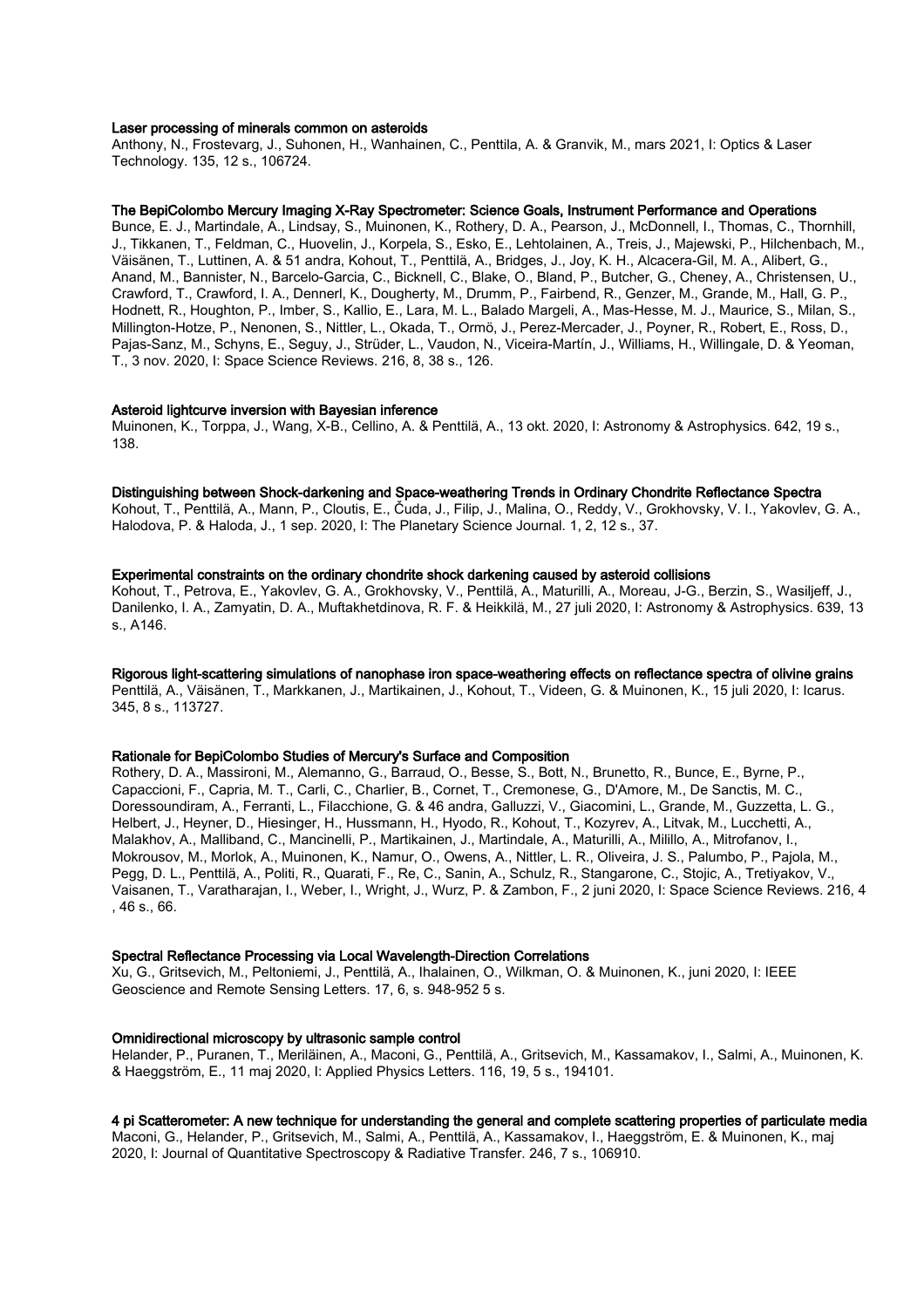#### Where is the Machine Looking? Locating Discriminative Light-Scattering Features by Class-Activation Mapping

Piedra, P., Gobert, C., Kalume, A., Pan, Y-L., Kocifaj, M., Muinonen, K., Penttilä, A., Zubko, E. & Videen, G., maj 2020, I: Journal of Quantitative Spectroscopy & Radiative Transfer. 247, 8 s., 106936.

#### Scattering And Absorption of Light in Planetary Regoliths

Muinonen, K., Väisänen, T., Martikainen, J., Markkanen, J., Penttilä, A., Gritsevich, M., Peltoniemi, J., Blum, J., Herranen, J., Videen, G., Maconi, G., Helander, P., Salmi, A., Kassamakov, I. & Haeggström, E., juli 2019, I: Journal of Visualized Experiments. 149, 18 s., 59607.

#### Phase integral of asteroids

Shevchenko, V. G., Belskaya, I. N., Mikhalchenko, O. I., Muinonen, K., Penttilä, A., Gritsevich, M., Shkuratov, Y. G., Slyusarev, I. G. & Videen, G., 18 juni 2019, I: Astronomy & Astrophysics. 626, 6 s., A87.

#### Absolute spectral modelling of asteroid (4) Vesta

Martikainen, J., Penttilä, A., Gritsevich, M., Videen, G. & Muinonen, K. O., feb. 2019, I: Monthly Notices of the Royal Astronomical Society. 483, 2, s. 1952–1956 5 s.

#### Radiative transfer with reciprocal transactions: Numerical method and its implementation

Väisänen, T., Markkanen, J., Penttilä, A. & Muinonen, K., 8 jan. 2019, I: PLoS One. 14, 1, 24 s., 0210155.

## Multifrequency Acoustic Levitation

Puranen, T., Helander, P., Meriläinen, A., Maconi, G., Penttilä, A., Gritsevich, M., Kassamakov, I., Salmi, A., Muinonen, K. & Haeggström, E., 2019, 2019 IEEE International Ultrasonics Symposium (IUS). IEEE, s. 916-919 4 s. (IEEE International Ultrasonics Symposium).

## Simulating Acoustic Orientation Trapping for Stable Levitation

Helander, P., Puranen, T., Meriläinen, A., Maconi, G., Penttilä, A., Gritsevich, M., Kassamakov, I., Salmi, A., Muinonen, K. & Haeggström, E., 2019, 2019 IEEE International Ultrasonics Symposium (IUS). IEEE, s. 650-653 4 s. (IEEE International Ultrasonics Symposium).

#### sbpy: A Python module for small-body planetary astronomy

Mommert, M., Kelley, M. S. P., Val-Borro, M., Li, J-Y., Guzman, G., Sipőcz, B., Ďurech, J., Granvik, M., Grundy, W., Moskovitz, N., Penttilä, A. & Samarasinha, N., 2019, I: Journal of open source software. 4, 38, 3 s.

#### Interpretation of the Phase Functions Measured by the OSIRIS Instrument for Comet 67P/Churyumov-Gerasimenko

Markkanen, J., Agarwal, J., Väisänen, T., Penttilä, A. & Muinonen, K., 20 nov. 2018, I: Astrophysical Journal Letters. 868, 1, 5 s., 16.

#### European component of the AIDA mission to a binary asteroid: Characterization and interpretation of the impact of the DART mission

Michel, P., Kueppers, M., Sierks, H., Carnelli, I., Cheng, A. F., Mellab, K., Granvik, M., Kestilä, A., Kohout, T., Muinonen, K., Näsilä, A., Penttila, A., Tikka, T., Tortora, P., Ciarletti, V., Hérique, A., Murdoch, N., Asphaug, E., Rivkin, A., Barnouin, O. & 7 andra, Bagatin, A. C., Pravec, P., Richardson, D. C., Schwartz, S. R., Tsiganis, K., Ulamec, S. & Karatekin, O., 15 okt. 2018, I: Advances in Space Research. 62, 8, s. 2261-2272 12 s.

#### Feasibility of asteroid exploration using CubeSats—ASPECT case study

Kohout, T., Näsilä, A., Tikka, T., Granvik, M. M. S., Kestilä, A., Penttilä, A. I., Kuhno, J., Muinonen, K. O., Viherkanto, K. & Kallio, E., 15 okt. 2018, I: Advances in Space Research. 62, 8, s. 2239-2244 6 s.

#### Discussion of a physical optics method and its application to absorbing smooth and slightly rough hexagonal prisms

Hesse, E., Taylor, L., Collier, C. T., Penttilä, A., Nousiainen, T. & Ulanowski, Z., okt. 2018, I: Journal of Quantitative Spectroscopy & Radiative Transfer. 218, s. 54-67 14 s.

#### Ray optics for absorbing particles with application to ice crystals at near-infrared wavelengths

Lindqvist, H., Martikainen, J., Räbinä, J., Penttilä, A. & Muinonen, K., sep. 2018, I: Journal of Quantitative Spectroscopy & Radiative Transfer. 217, s. 329-337 9 s.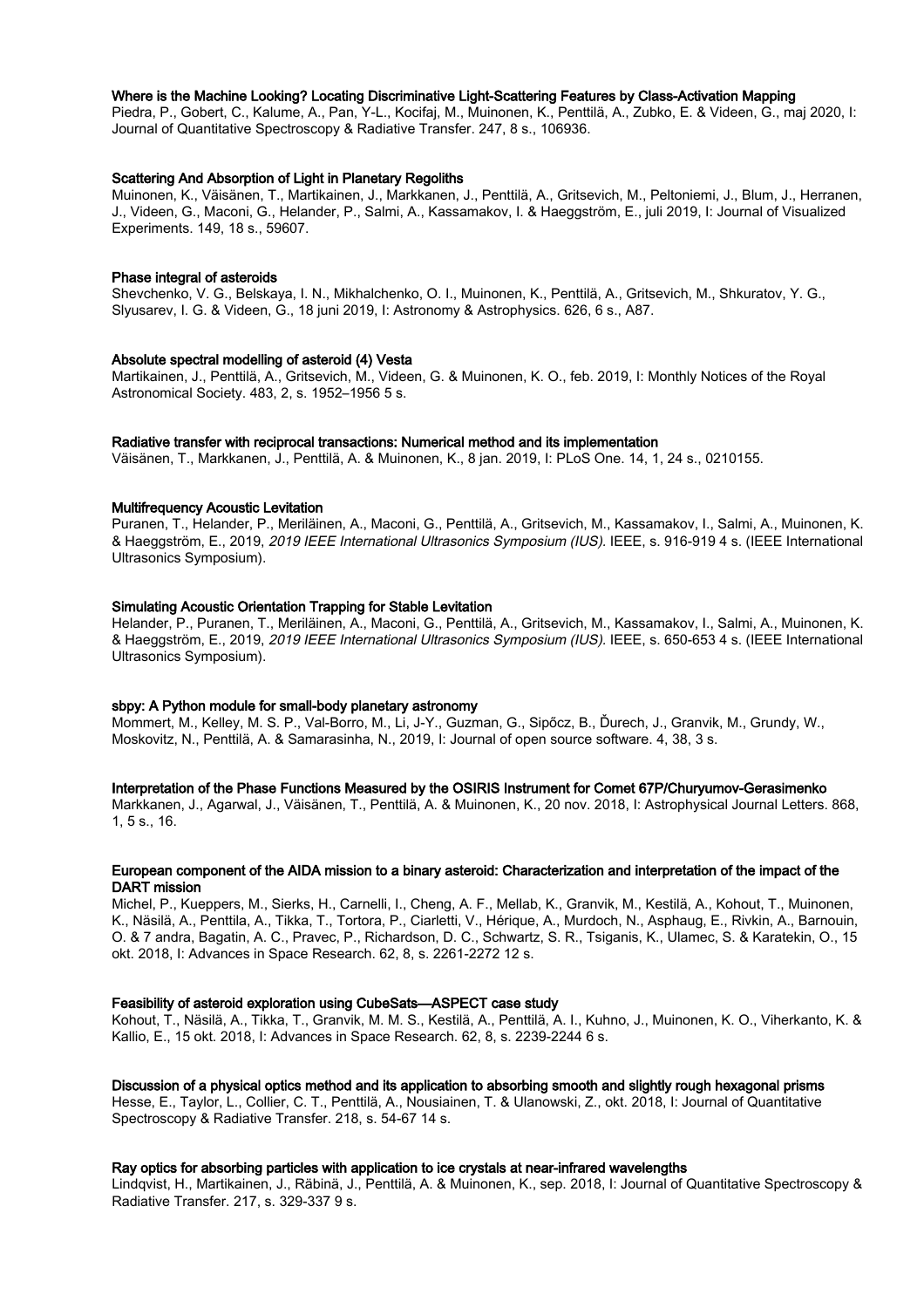### Added-value interfaces to asteroid photometric and spectroscopic data in the Gaia database

Torppa, J., Granvik, M., Penttilä, A., Reitmaa, J., Tudose, V., Pelttari, L., Muinonen, K., Bakker, J., Navarro, V. & O'Mullane, W., 15 juli 2018, I: Advances in Space Research. 62, 2, s. 464-476 13 s.

#### Scattering and absorption in dense discrete random media of irregular particles

Markkanen, J., Väisänen, T., Penttilä, A. & Muinonen, K., 15 juni 2018, I: Optics Letters. 43, 12, s. 2925-2928 4 s.

#### Multiple scattering of light in discrete random media using incoherent interactions

Muinonen, K., Markkanen, J., Väisänen, T., Peltoniemi, J. & Penttilä, A., 15 feb. 2018, I: Optics Letters. 43, 4, s. 683-686 4 s.

## Laboratory spectroscopy of meteorite samples at UV-Vis-NIR wavelengths: Analysis and discrimination by principal components analysis

Penttilä, A., Martikainen, J., Gritsevich, M. & Muinonen, K., feb. 2018, I: Journal of Quantitative Spectroscopy & Radiative Transfer. 206, s. 189-197 9 s.

## Light scattering by ultrasonically-controlled small particles: system design, calibration, and measurement results

Kassamakov, I., Maconi, G., Penttilä, A., Helander, P., Gritsevich, M., Puranen, T., Salmi, A., Haeggström, E. & Muinonen, K., feb. 2018, Photonic Instrumentation Engineering V. Soskind, Y. G. & Olson, C. (red.). Washington: SPIE the international society for optics and photonics, 7 s. UNSP 105390R. (Proceedings of SPIE; vol. 10539).

#### Simulations of Effects of Nanophase Iron Space Weather Products on Lunar Regolith Reflectance Spectra

Escobar-Cerezo, J., Penttilä, A., Kohout, T., Munoz, O., Moreno, F. & Muinonen, K., 20 jan. 2018, I: Astrophysical Journal. 853, 1, 6 s., 71.

#### Automated image analysis detects aging in clinical-grade mesenchymal stromal cell cultures

Oja, S., Komulainen, P., Penttilä, A., Nystedt, J. & Korhonen, M., 10 jan. 2018, I: Stem Cell Research & Therapy. 9, 13 s., 6.

#### Non-destructive controlled single-particle light scattering measurement

Maconi, G., Penttilä, A., Kassamakov, I., Gritsevich, M., Helander, P., Puranen, T., Salmi, A., Haeggström, E. & Muinonen, K., jan. 2018, I: Journal of Quantitative Spectroscopy & Radiative Transfer. 204, s. 159-164 6 s.

#### Spectral modeling of meteorites at UV-vis-NIR wavelengths

Martikainen, J., Penttilä, A., Gritsevich, M., Lindqvist, H. & Muinonen, K., jan. 2018, I: Journal of Quantitative Spectroscopy & Radiative Transfer. 204, s. 144-151 8 s.

#### Nanospacecraft fleet for multi-asteroid touring with electric solar wind sails

Slavinskis, A., Janhunen, P., Toivanen, P., Muinonen, K., Penttilä, A., Granvik, M., Kohout, T., Gritsevich, M., Pajusalu, M. , Sunter, I., Ehrpais, H., Dalbins, J., Iakubivskyi, I., Eenmäe, T., Ilbis, E., Mauro, D., Stupl, J., Rivkin, A. S. & Bottke, W. F., 2018, 2018 IEEE Aerospace Conference. IEEE, s. 1-20 20 s. (IEEE Aerospace Conference. Proceedings ; vol. 2018).

#### Multiple Scattering in Discrete Random Media Using First-Order Incoherent Interactions

Muinonen, K., Markkanen, J., Väisänen, T., Peltoniemi, J. I. & Penttilä, A., nov. 2017, I: Radio Science. 52, 11, s. 1419- 1431 13 s.

#### Scattering Properties of Large Irregular Cosmic Dust Particles at Visible Wavelengths

Escobar-Cerezo, J., Palmer, C., Munoz, O., Moreno, F., Penttilä, A. & Muinonen, K., 20 mars 2017, I: Astrophysical Journal. 838, 1, 17 s., 74.

#### Experimental light scattering by small particles: First results with a novel Mueller matrix scatterometer

Penttilä, A., Maconi, G., Kassamakov, I., Gritsevich, M., Helander, P., Puranen, T., Haeggström, E. & Muinonen, K., 2017, I: Proceedings of SPIE, the International Society for Optical Engineering. 10330, 7 s., 10330 0A.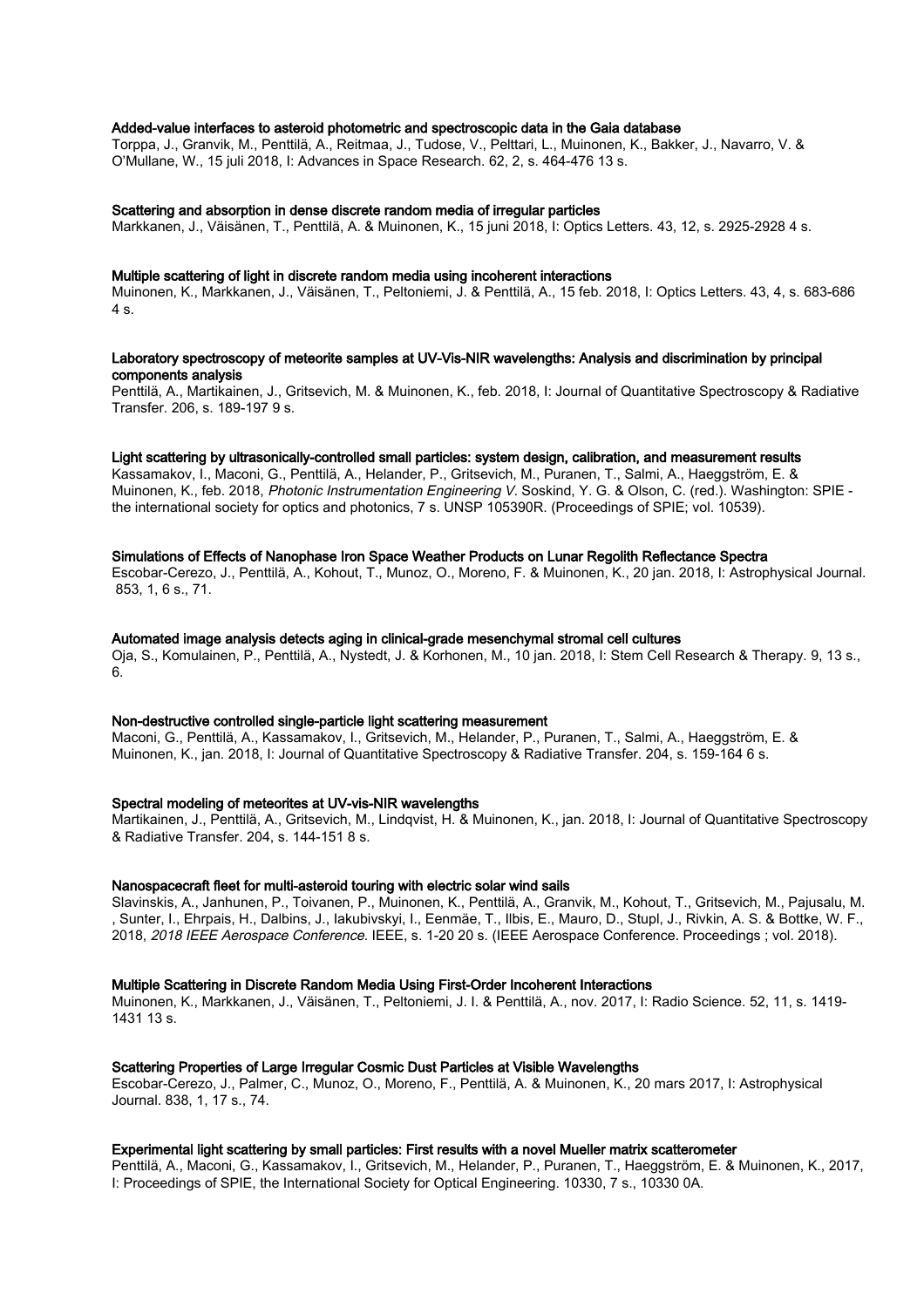#### Experimental light scattering by small particles: system design and calibration

Maconi, G. K., Kassamakov, I. V., Penttilä, A. I., Gritsevich, M., Haeggström, E. O. & Muinonen, K. O., 2017, Optical Measurement Systems for Industrial Inspection X. Lehmann, P., Osten, W. & Gonçalves, A. A. (red.). Washington: SPIE, The International Society for Optical Engineering, 103292S. (Proceedings of SPIE; vol. 10329).

#### Super-resolution photonic nanojet interferometry: photonic nanojet interaction with a polymer sample

Gritsevich, M., Maconi, G., Nolvi, A., Kassamakov, I., Penttilä, A., Muinonen, K. & Haeggström, E., 2017, Optical Measurement Systems for Industrial Inspection X. Lehmann, P., Osten, W. & Gonçalves, A. A. (red.). Washington: SPIE, The International Society for Optical Engineering, UNSP 103291B. (Proceedings of SPIE; vol. 10329).

#### Effects of surface roughness with two scales on light scattering by hexagonal ice crystals large compared to the wavelength: DDA results

Collier, C. T., Hesse, E., Taylor, L., Ulanowski, Z., Penttilä, A. & Nousiainen, T., okt. 2016, I: Journal of Quantitative Spectroscopy & Radiative Transfer. 182, s. 225-239 15 s.

#### Asteroids, comets, meteors, and their interrelations. Part II: Editorial review

Muinonen, K., Granvik, M., Penttila, A. & Gritsevich, M., apr. 2016, I: Planetary and Space Science. 123, s. 1-3 3 s.

## Asteroid observations at low phase angles. IV: Average parameters for the new H, G1, G2 magnitude system

Shevchenko, V., Belskaya, I., Muinonen, K. O., Penttilä, A. I., Krugly, Y., Velichko, F., Chiorny, V., Slyusarev, I., Gaftonyuk, N. & Tereschenko, I., 2016, I: Planetary and Space Science. 123, s. 101-116 16 s.

#### H,G1,G2 photometric phase function extended to low-accuracy data

Penttilä, A. I., Shevchenko, V. G., Wilkman, O. V. & Muinonen, K. O., 2016, I: Planetary and Space Science. 123, s. 117- 125 9 s.

#### Multiple Scattering by Dense Random Media: Volume-Element Extinction

Muinonen, K., Markkanen, J., Virkki, A., Penttilä, A. & Mackowski, D., 2016, 2016 URSI INTERNATIONAL SYMPOSIUM ON ELECTROMAGNETIC THEORY (EMTS). New York: IEEE, s. 751-754 4 s. (URSI International Symposium on Electromagnetic Theory).

#### Multiple Scattering by Dense Random Media: Numerical Solution

Muinonen, K., Markkanen, J., Penttilä, A., Väisänen, T. & Peltoniemi, J., 2016, 2016 URSI INTERNATIONAL SYMPOSIUM ON ELECTROMAGNETIC THEORY (EMTS). New York: IEEE, s. 400-403 4 s. (URSI International Symposium on Electromagnetic Theory).

#### Polarization of large cometary dust aggregates: computations with FaSTMM

Markkanen, H. J., Penttilä, A. I. & Muinonen, K. O., 2016, American Astronomical Society, DPS meeting 48. American Astronomical Society, 217.11. (AAS/Division for Planetary Sciences Meeting Abstracts).

### SI:ACM Interrelated: Part II

Muinonen, K. O., Granvik, M. M. S., Penttilä, A. I. & Gritsevich, M., 2016, Amsterdam: Elsevier Scientific Publ. Co. 126 s. (Planetary and Space Science; vol. 123)

#### Validation of Radiative Transfer and Coherent Backscattering for Discrete Random Media

Väisänen, T., Penttilä, A., Markkanen, J. & Muinonen, K., 2016, 2016 URSI INTERNATIONAL SYMPOSIUM ON ELECTROMAGNETIC THEORY (EMTS). New York: IEEE, s. 396-399 4 s. (URSI International Symposium on Electromagnetic Theory).

#### Asteroids, Comets, Meteors, and their Interrelations, Part I: Editorial review

Muinonen, K., Granvik, M., Penttilä, A. I. & Gritsevich, M., 1 dec. 2015, I: Planetary and Space Science. 118, s. 1-7 7 s.

#### Modelling light scattering by absorbing smooth and slightly rough facetted particles

Hesse, E., Collier, C. T., Penttilä, A., Nousiainen, T., Ulanowski, Z. & Kaye, P. H., maj 2015, I: Journal of Quantitative Spectroscopy & Radiative Transfer. 157, s. 71-80 10 s.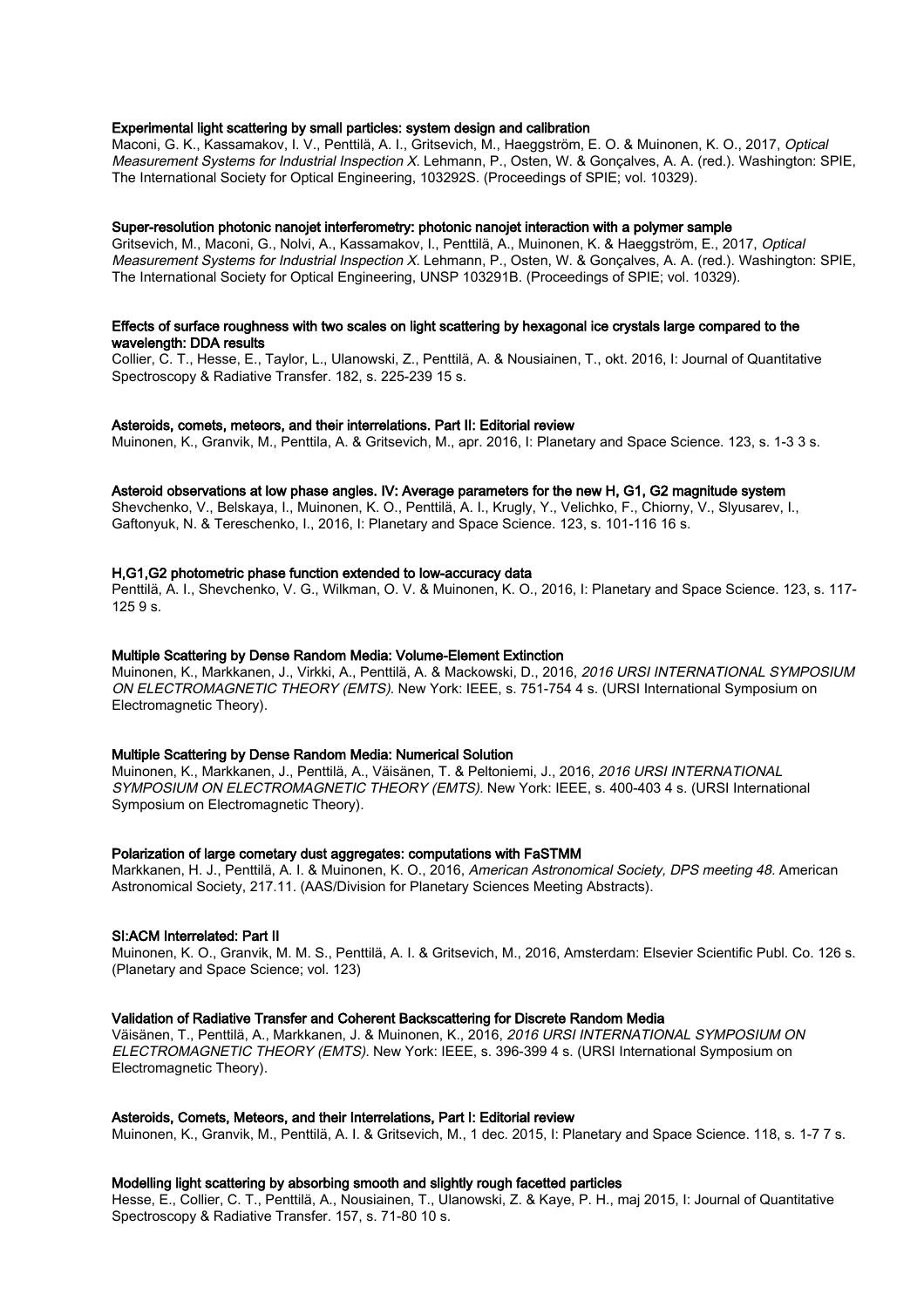#### Multiple scattering of light in particulate planetary media

Muinonen, K. O., Penttilä, A. I. & Videen, G., maj 2015, Polarimetry of Stars and Planetary Systems. Kolokolova, L., Hough, J. & Levasseur-Regourd, A-C. (red.). Cambridge University Press, s. 114-129 16 s.

#### Inhomogeneous particle model for light-scattering by cometary dust

Markkanen, H. J., Penttilä, A. I., Peltoniemi, J. I. & Muinonen, K. O., 2015, I: Planetary and Space Science. 118, s. 164- 172 9 s.

#### On the accuracy of internal fields in the discrete dipole approximation

Markkanen, J., Penttilä, A., Peltoniemi, J. & Muinonen, K., 2015, Light scattering in by complex particles. Wriedt, T. (red.). Berlin: epubli, s. 54-57 4 s. (ScattPort series; vol. 2).

#### SI:ACM Interrelated

Muinonen, K. O. (red.), Granvik, M. M. S. (red.), Penttilä, A. I. (red.) & Gritsevich, M. (red.), 2015, Amsterdam: Elsevier Scientific Publ. Co. 318 s. (Planetary and Space Science; vol. 118)

#### Selecting asteroids for a targeted spectroscopic survey

Oszkiewicz, D., Kwiatkowski, T., Tomov, T., Birlan, M., Geier, S., Penttilä, A. & Polinska, M., 25 nov. 2014, I: Astronomy & Astrophysics. 572, 12 s., A29.

#### Comparison of discrete exterior calculus and discrete-dipole approximation for electromagnetic scattering

Rabina, J., Monkola, S., Rossi, T., Penttila, A. & Muinonen, K., okt. 2014, I: Journal of Quantitative Spectroscopy & Radiative Transfer. 146, s. 417-423 7 s.

#### Radar albedos and circular-polarization ratios for realistic inhomogeneous media using the discrete-dipole approximation

Virkki, A., Muinonen, K. & Penttila, A., okt. 2014, I: Journal of Quantitative Spectroscopy & Radiative Transfer. 146, s. 480- 491 12 s.

## Spectroscopic investigations of meteorites

Pentikainen, H., Penttila, A., Muinonen, K. & Peltoniemi, J., okt. 2014, I: Journal of Quantitative Spectroscopy & Radiative Transfer. 146, s. 391-401 11 s.

#### Asteroid spin-axis longitudes from the Lowell Observatory database

Bowell, E., Oszkiewicz, D. A., Wasserman, L. H., Muinonen, K., Penttila, A. & Trilling, D. E., jan. 2014, I: Meteoritics and Planetary Science. 49, 1, s. 95-102 8 s.

#### Inferring asteroid surface properties from radar albedos and circular-polarization ratios

Virkki, A., Muinonen, K. & Penttila, A., jan. 2014, I: Meteoritics and Planetary Science. 49, 1, s. 86-94 9 s.

#### Asteroids, Comets, Meteors: Book of Abstracts, Helsinki, Finland, 2014

Muinonen, K. (red.), Penttilä, A. (red.), Granvik, M. (red.), Virkki, A. K. (red.), Fedorets, G. (red.), Wilkman, O. (red.) & Kohout, T. (red.), 2014, Helsinki: University of Helsinki. 637 s.

#### Method of moment solution for the electric current volume integral equation

Markkanen, J., Penttilä, A., Peltoniemi, J. & Muinonen, K., 2014, Proceedings of the 10th International Conference on Laser-light and Interactions with particles. Onofri, F. & Stout, B. (red.). Marseille: Aix-Marseille University, 3 s.

## Mineralogy, reflectance spectra, and physical properties of the Chelyabinsk LL5 chondrite - insight into shock induced changes in asteroid regoliths

Kohout, T., Gritsevich, M., I. Grokhovsky, V., A. Yakovlev, G., Haloda, J., Halodova, P., M. Michallik, R., Penttilä, A. & Muinonen, K., 2014, I: Icarus. 228, s. 78-85 8 s.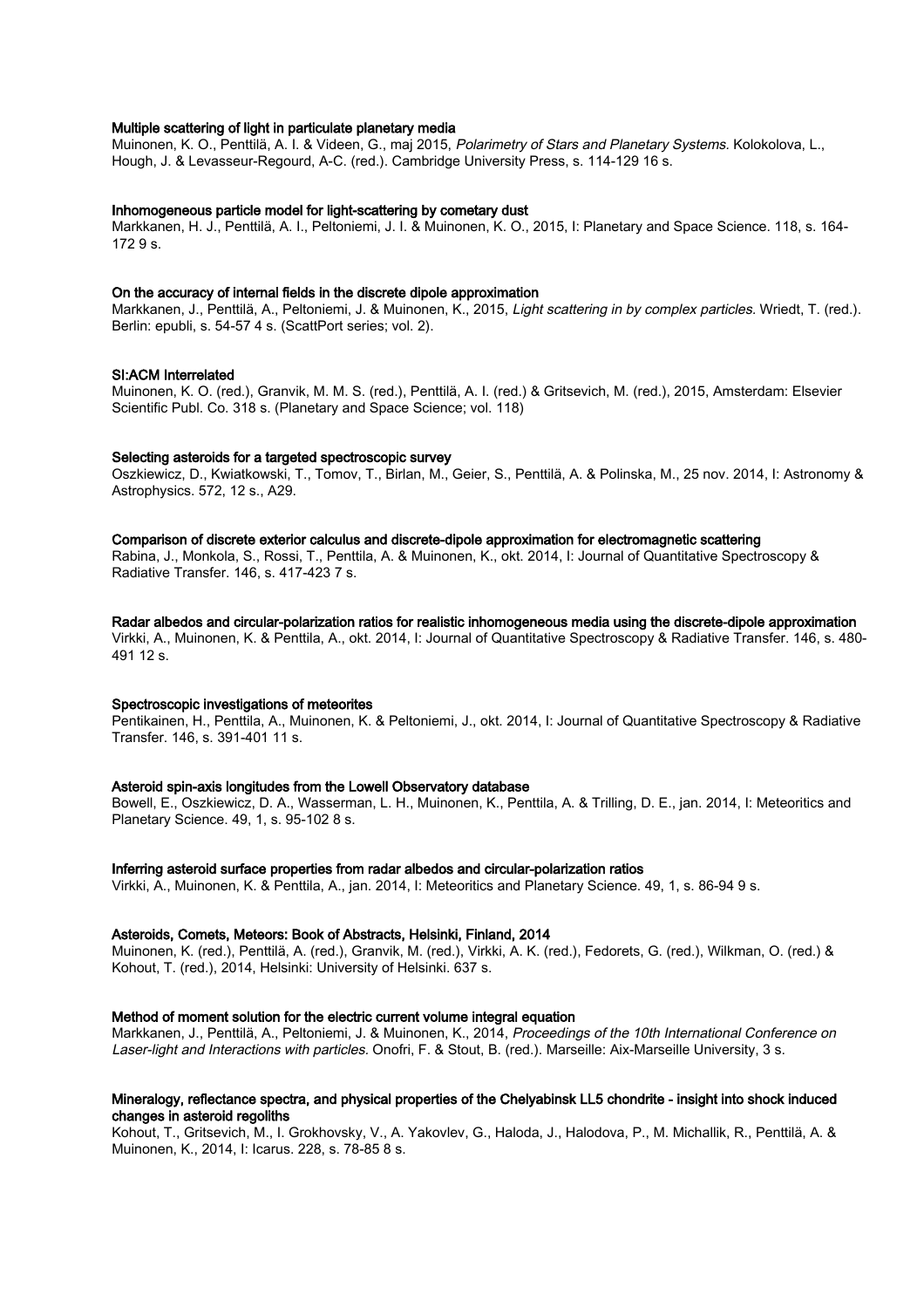#### Scattering by cometary dust using the volume-integral-equation method

Markkanen, J., Penttilä, A. & Muinonen, K., 2014, Asteroids, Comets, Meteors: Book of Abstracts. s. 356 1 s.

#### Circular polarization of spherical-particle aggregates at backscattering

Virkki, A., Muinonen, K. & Penttilä, A., sep. 2013, I: Journal of Quantitative Spectroscopy & Radiative Transfer. 126, s. 150-159 10 s.

#### Analysis of the adequate size of a cord blood bank and comparison of HLA haplotype distributions between four populations

Haimila, K., Penttilä, A., Arvola, A., Auvinen, M-K. & Korhonen, M., 2013, I: Human Immunology. 74, 2, s. 189-195

#### Filler-nanocellulose substrate for printed electronics: experiments and model approach to structure and conductivity

Penttilä, A., Sievänen, J., Torvinen, K., Ojanperä, K. & Ketoja, J. A., 2013, I: Cellulose. 20, 3, s. 1413 1424 s.

#### Quasi-specular reflection from particulate media

Penttilä, A., 2013, I: Journal of Quantitative Spectroscopy & Radiative Transfer. 131, SI, s. 130-137 8 s.

#### Coherent backscattering verified numerically for a finite volume of spherical particles

Muinonen, K., Mishchenko, M., Dlugach, J., Zubko, E., Penttilä, A. & Videen, G., 1 dec. 2012, I: Astrophysical Journal. 760 , 2, s. 118 11 s.

#### Asteroid taxonomic signatures from photometric phase curves

Oszkiewicz, D. A., Bowell, E., Wasserman, L. H., Muinonen, K., Penttilä, A., Pieniluoma, T., Trilling, D. E. & Thomas, C. A. , 2012, I: Icarus. 219, 1, s. 283-296 14 s.

## Asteroid phase curves from Lowell Observatory photometric database

Oszkiewicz, D., Muinonen, K., Bowell, E., Trilling, D., Wasserman, L., Penttilä, A. & Pieniluoma, T., 2011, I: Accademia Peloritana dei Pericolanti. Classe di Scienze Fisiche Matematiche e Naturali. Atti. 89, Suppl. 1, s. C1V89S1P072 5 s.

#### Electromagnetic and Light Scattering by Nonspherical Particles XII

Muinonen, K., Videen, G., Nousiainen, T. P., Zubko, E. & Penttilä, A., 2011, Elsevier Scientific Publ. Co. 298 s. (Journal of Quantitative Spectroscopy and Radiative Transfer; vol. 112, nr. 11)

#### Light scattering in random media with wavelength-scale structures: astronomical and industrial applications

Penttilä, A., 2011, Helsinki: University of Helsinki. 60 s.

#### Model of light scattering by dust particles in the solar system: Applications to cometary comae and planetary regoliths

Lumme, K. & Penttilä, A., 2011, I: Journal of Quantitative Spectroscopy & Radiative Transfer. 112, 11, s. 1658-1670 13 s.

#### Online multi-parameter phase-curve fitting and application to a large corpus of asteroid photometric data

Oszkiewicz, D., Muinonen, K., Bowell, E., Trilling, D., Penttilä, A., Pieniluoma, T., Wasserman, L. & Enga, M-T., 2011, I: Journal of Quantitative Spectroscopy & Radiative Transfer. 112, s. 1919-1929 11 s.

#### Optimal cubature on the sphere and other orientation averaging schemes

Penttilä, A. & Lumme, K., 2011, I: Journal of Quantitative Spectroscopy & Radiative Transfer. 112, 11, s. 1741-1746 6 s.

### Polarization of light backscattered by small particles

Muinonen, K., Tyynelä, J. K., Zubko, E., Lindqvist, H., Penttilä, A. & Videen, G., 2011, I: Journal of Quantitative Spectroscopy & Radiative Transfer. 112, s. 2193-2212 20 s.

#### Polarization of light backscattered by wavelength-scale particles

Muinonen, K., Tyynelä, J. K., Zubko, E., Penttilä, A., Pieniluoma, T. & Videen, G., 2011, I: Accademia Peloritana dei Pericolanti. Classe di Scienze Fisiche Matematiche e Naturali. Atti. 89, Suppl. 1, s. C1V89S1P009 5 s.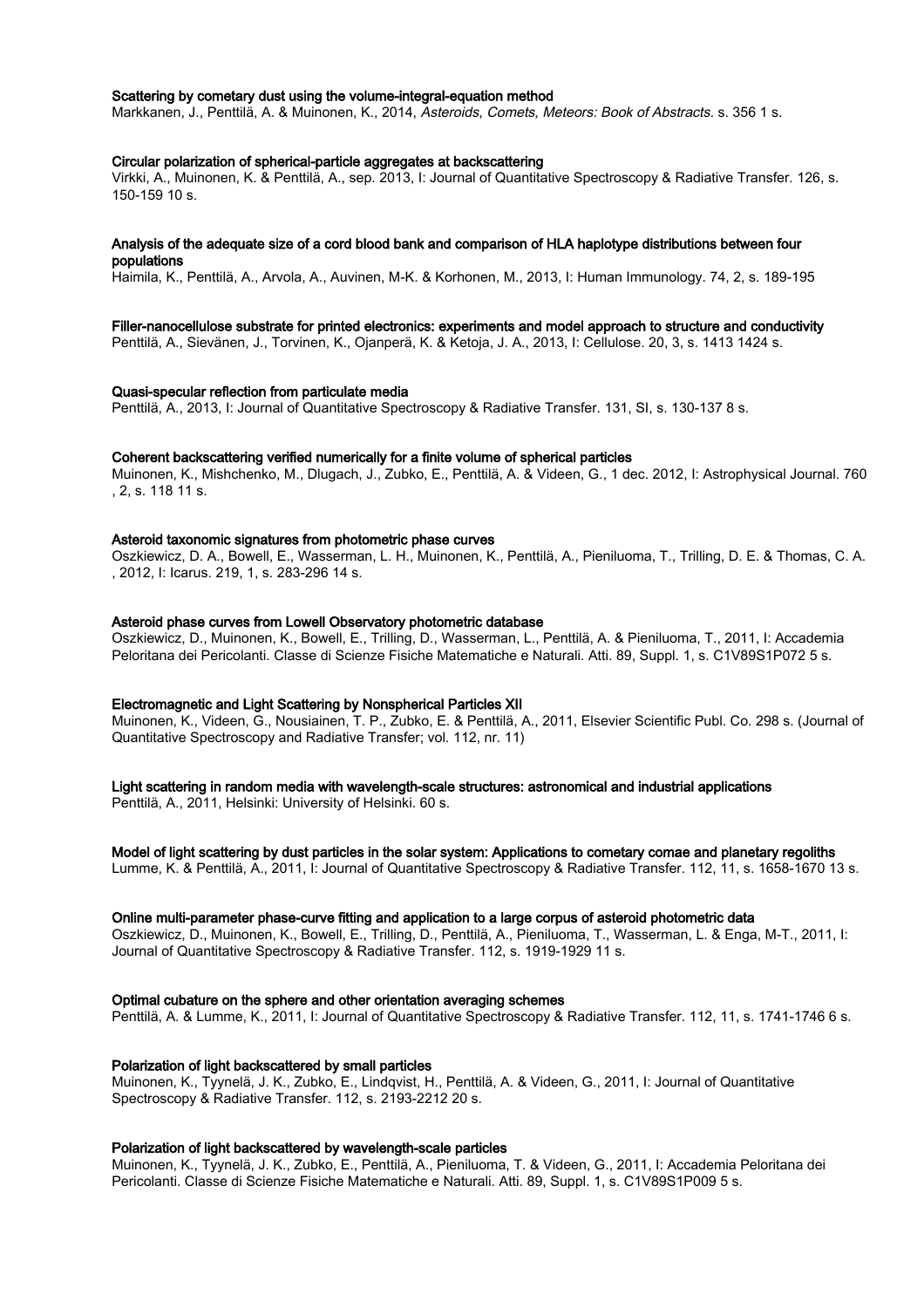## A new three-parameter H, G1, G2 magnitude phase function for asteroids

Cellino, A., Belskaya, I., Delbo, M., Levasseur-Regourd, A-C., Muinonen, K., Penttilä, A. & Tedesco, E., 2010, Electromagnetic & Light Scattering XII: Conference Proceedings. University of Helsinki, s. 22-25 4 s.

#### A three-parameter magnitude phase function for asteroids

Muinonen, K., Belskaya, I., Cellino, A., Delbò, M., Levasseur-Regourd, A-C., Penttilä, A. & Tedesco, E., 2010, I: Icarus. 2010, 209, s. 542-555 14 s.

#### Cubature orientation-averaging scheme

Penttilä, A. & Lumme, K., 2010, Conference on Electromagnetic and Light Scattering XII: Conference proceedings. Muinonen, K., Penttilä, A., Lindqvist, H., Nousiainen, T. & Videen, G. (red.). Helsinki: Yliopistopaino, Vol. 2010. s. 234-237 4 s.

#### Electromagnetic and Light Scattering XII: Conference Proceedings

Muinonen, K. (red.), Penttilä, A. (red.), Lindqvist, H. (red.), Nousiainen, T. P. (red.) & Videen, G. (red.), 2010, Yliopistopaino. 347 s.

#### Specular gloss simulations of media with small-scale roughness

Penttilä, A. & Lumme, K., 2010, Electromagnetic and Light Scattering XII: Conference Proceedings. Muinonen, K., Penttilä, A., Lindqvist, H., Nousiainen, T. & Videen, G. (red.). Helsinki: Yliopistopaino, s. 230-233 4 s.

#### Asteroid photometric and polarimetric phase curves: Joint linear-exponential modeling

Muinonen, K., Penttilä, A., Cellino, A., Belskaya, I. N., Delbo, M., Levasseur-Regourd, A. C. & Tedesco, E. F., 2009, I: Meteoritics and Planetary Science. 44, s. 1937-1946 10 s.

#### Spectral properties and surface uniformity of black glass gloss references

Juuti, M., Tuononen, H., Penttilä, A., Myller, K., Lumme, K. & Peiponen, K. -E., 2009, I: Optical Engineering. 48, s. 033603 5 s.

## Statistical analysis of the polarization of asteroids and comets

Penttilä, A., 2009, 68 s.

### The effect of the properties of porous media on light scattering

Penttilä, A. & Lumme, K., 2009, I: Journal of Quantitative Spectroscopy & Radiative Transfer. 110, s. 1993-2001 9 s.

#### C-band scattering simulation of a scots pine shoot

Manninen, T., Penttilä, A. & Lumme, K., 2007, I: Waves in Random and Complex Media. 17, 1, s. 85-98 14 s.

#### Coherent backscattering effects with Discrete Dipole Approximation method

Penttilä, A. & Lumme, K., 2007, Proceedings of the 10th Conference on Electromagnetic & Light Scattering. s. 157-160 4 s.

### Comparison between discrete dipole implementations and exact techniques

Penttila, A., Zubko, E., Lumme, K., Muinonen, K., Yurkin, M. A., Draine, B., Rahola, J., Hoekstra, A. G. & Shkuratov, Y., 2007, I: Journal of Quantitative Spectroscopy & Radiative Transfer. 106, s. 417-436 20 s.

#### Asteroid taxonomy and polarization

Penttilä, A., 2006, 9th conference on electromagnetic and light scattering by nonspherical particles: theory, measurements, and applications.

#### Comparison between discrete dipole and exact techniques

Penttilä, A., Zubko, E., Lumme, K., Muinonen, K., Yurkin, M., Shkuratov, Y. & Hoekstra, A., 2006, Proceedings of the Ninth Conference on Electromagnetic and Light Scattering by Nonspherical Particles. s. 227-230 4 s.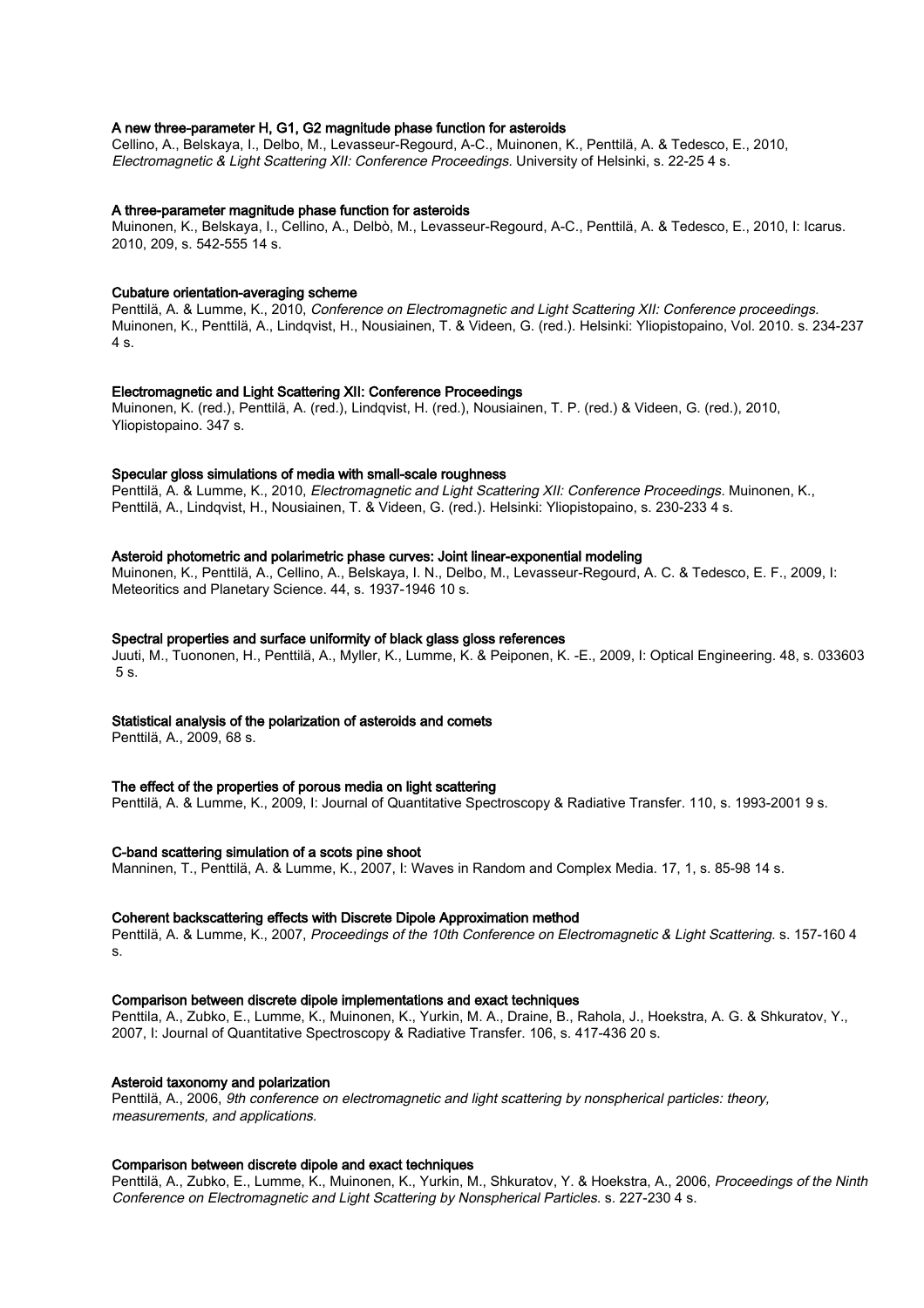#### Light scattering efficiency of starch acetate pigments as a function of size and packing density

Penttilä, A., Lumme, K. & Kuutti, L., 2006, I: Applied Optics. 45, 15, s. 3501-3509 9 s.

### Coherent backscattering by aggregates of spherical constituents

Lumme, K., Penttilä, A. & Muinonen, K., 2005, Proceedings of the 8th Conference on Electromagnetic and Light Scattering by Nonspherical Particles: Theory, Measurements, and Applications : 2005.

#### Numerical solution to the first-order scattering by rough surfaces

Penttilä, A. & Lumme, K., 2005, Proceedings of the 8th Conference on Electromagnetic and Light Scattering by Nonspherical Particles: Theory, Measurements, and Applications : 2005.

#### Statistical analysis of asteroidal and cometary polarization phase curves

Penttilä, A., Lumme, K., Hadamchik, E. & Levasseur-Regourd, A. -C., 2005, I: Astronomy & Astrophysics. 432, 3, s. 1081- 1090 10 s.

#### The effect of particle shape on scattering - A study with a collection of axisymmetric particles and sphere clusters

Penttilä, A. & Lumme, K., 2004, I: Journal of Quantitative Spectroscopy & Radiative Transfer. 89, 1-4, s. 303-310 8 s.

#### Light scattering by large densely-packed aggregates: A wave-optical approach

Lumme, K., Green, K., Muinonen, K. & Penttilä, A., 2003, Electromagnetic and Light Scattering - Theory and Applications VII: Proceedings of the 7th Conference on electromagnetic and Light Scattering by Nonspherical Particles: Theory, Measurements and Applications. Bremen, Germany, s. 220-223 4 s.

#### The effect of particle shape on scattering - A study with a collection of axisymmetric particles and sphere clusters

Penttilä, A. & Lumme, K., 2003, Electromagnetic and Light Scattering - Theory and Applications VII. Wriedt, T. (red.). Bremen, Germany, s. 289-292 4 s.

#### Theoretical analysis of the particle properties and polarization measurements made in microgravity

Penttila, A., Lumme, K., Worms, J. C., Hadamcik, E., Renard, J. B. & Levasseur-Regourd, A. C., 2003, I: Journal of Quantitative Spectroscopy & Radiative Transfer. 79, s. 1043-1049 7 s.

### Light scattering by cometary dust - A review of the codes, constraints and results

Lumme, K. & Penttilä, A., 2002, Proceedings of the 6th Conference on Electromagnetic and Light Scattering by Nonspherical Particles: Theory, Measurements and Applications. Florida, USA, s. 195-198 4 s.

Partikkelien muodon mallintaminen niiden 2D-satunnaisprojektioista

Penttilä, A., 2002, 53 s.

## Aktiviteter

#### Earth and Planetary Science Letters (Tidskrift) Antti Penttilä (Referentgranskare)

2022

Frontiers in Physics (Tidskrift) Antti Penttilä (Referentgranskare) 2022

#### Icarus (Tidskrift) Antti Penttilä (Referentgranskare)  $2022 \rightarrow ...$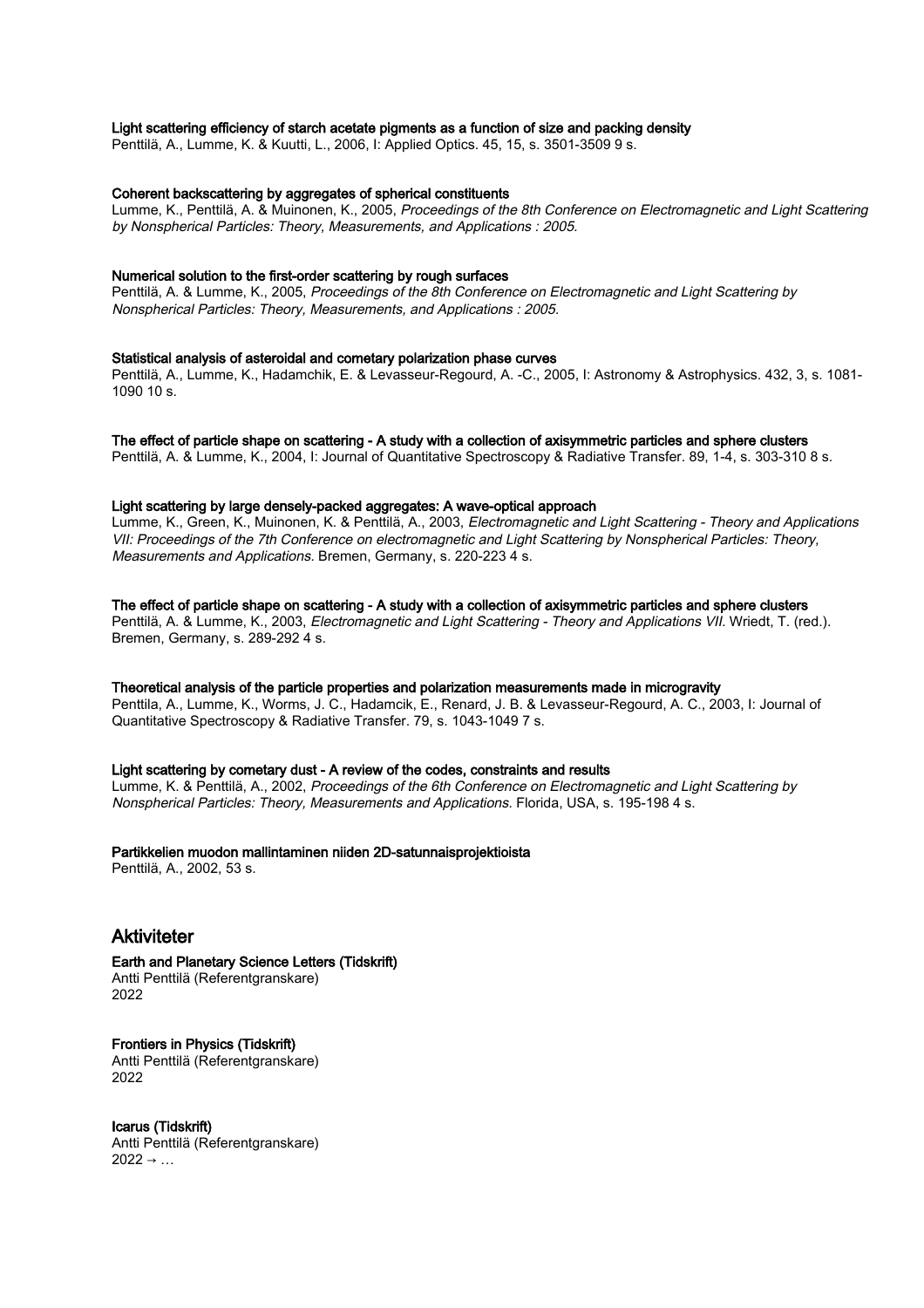#### Remote Sensing (Tidskrift)

Antti Penttilä (Referentgranskare) 2022

## The Planetary Science Journal (Tidskrift)

Antti Penttilä (Referentgranskare) 2022

## Journal of Quantitative Spectroscopy & Radiative Transfer (Tidskrift)

Antti Penttilä (Referentgranskare) 2021

Journal of Quantitative Spectroscopy & Radiative Transfer (Tidskrift) Antti Penttilä (Referentgranskare) 2021

Optics Letters (Tidskrift) Antti Penttilä (Referentgranskare) 2021

## Remote Sensing (Tidskrift)

Antti Penttilä (Referentgranskare) 2021

## Tähtienväliset vierailijat aurinkokunnassamme

Antti Penttilä (!!Speaker) 3 mars 2020

## Remote Sensing (Tidskrift)

Antti Penttilä (Referentgranskare) 2020

## Remote Sensing (Tidskrift)

Antti Penttilä (Referentgranskare) 2020

### Science (Tidskrift)

Antti Penttilä (Referentgranskare) 2020

## Astronomy & Astrophysics (Tidskrift)

Antti Penttilä (Referentgranskare) 2019

## Astrophysical Journal Supplement Series (Tidskrift)

Antti Penttilä (Referentgranskare) 2019

## Icarus (Tidskrift)

Antti Penttilä (Referentgranskare) 2019

## Journal of Quantitative Spectroscopy & Radiative Transfer (Tidskrift)

Antti Penttilä (Referentgranskare) 2019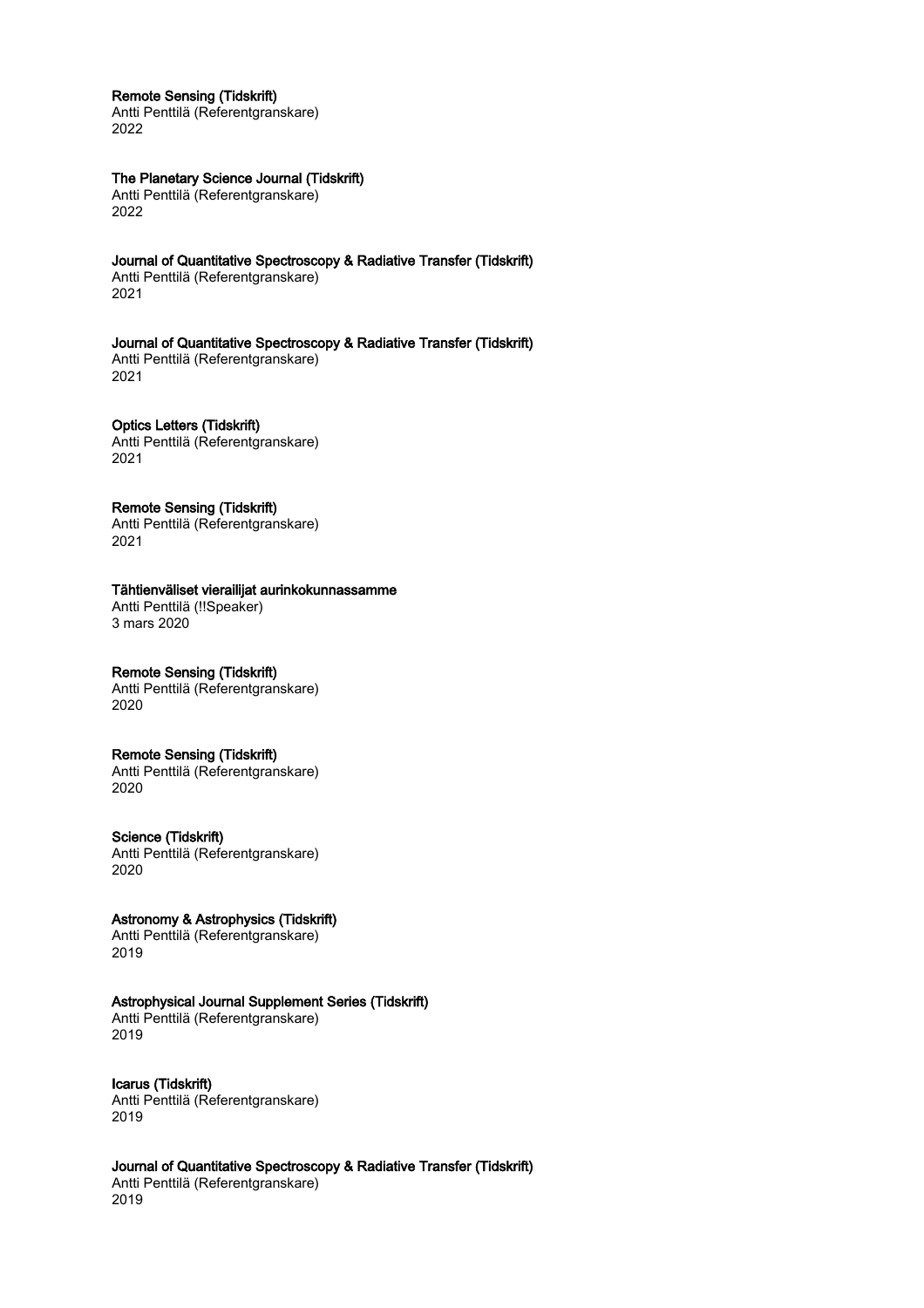## Journal of Quantitative Spectroscopy & Radiative Transfer (Tidskrift)

Antti Penttilä (Referentgranskare) 2019

Remote Sensing (Tidskrift) Antti Penttilä (Referentgranskare) 2019

## Astronomy & Astrophysics (Tidskrift)

Antti Penttilä (Referentgranskare) 2018

## Monthly Notices of the Royal Astronomical Society (Tidskrift)

Antti Penttilä (Referentgranskare) 2018

## Remote Sensing (Tidskrift)

Antti Penttilä (Referentgranskare) 2018

## Research in astronomy and astrophysics (Tidskrift)

Antti Penttilä (Referentgranskare) 2018

## Laboratory Measurements of Single-Particle Polarimetric Spectrum

Antti Penttilä (!!Invited speaker) 11 dec. 2017

## WORKSHOP ON SPECTROSCOPY, PHOTOMETRY, AND POLARIMETRY OF AIRLESS SOLAR SYSTEM OBJECTS

Karri Olavi Muinonen (Ordförande), Maria Gritsevich (Ordförande i organisationskommitté) & Antti Penttilä (Sekreterare i organisationskommitté) 14 sep. 2017 → 15 sep. 2017

## FINNISH URSI CONVENTION ON RADIO SCIENCE

Karri Olavi Muinonen (Ordförande), Antti Penttilä (Ordförande i organisationskommitté) & Maria Gritsevich (Sekreterare i organisationskommitté) 8 sep. 2017 → 9 sep. 2017

## Europlanet Consortium (Extern organisation)

Antti Penttilä (Styrelsemedlem)  $2017 \rightarrow \ldots$ 

## Journal of Laser Applications (Tidskrift)

Antti Penttilä (Referentgranskare) 2017

## Journal of Quantitative Spectroscopy & Radiative Transfer (Tidskrift)

Antti Penttilä (Referentgranskare) 2017

### Journal of Quantitative Spectroscopy & Radiative Transfer (Tidskrift)

Antti Penttilä (Referentgranskare) 2017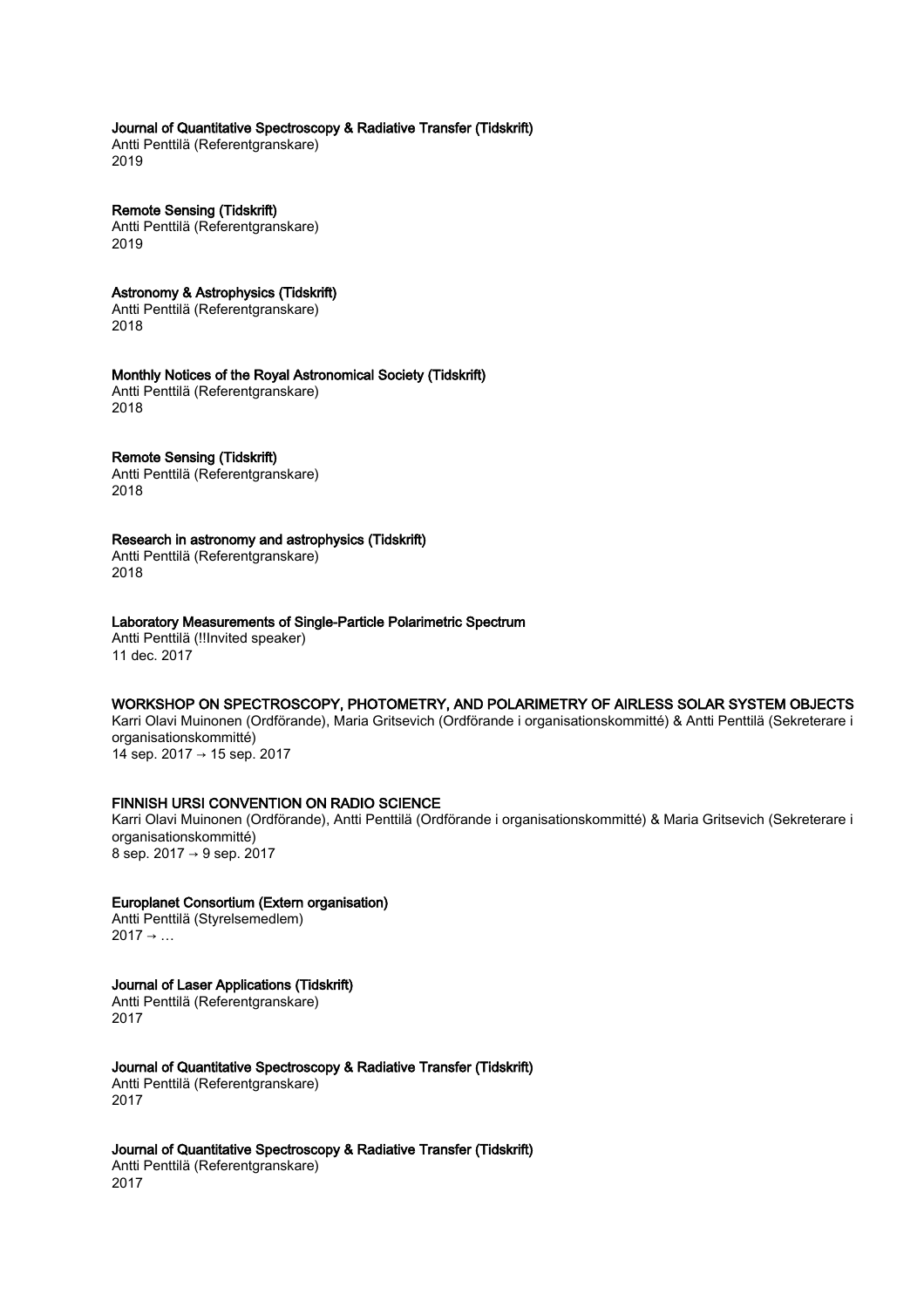## Journal of Quantitative Spectroscopy & Radiative Transfer (Tidskrift)

Antti Penttilä (Referentgranskare) 2017

#### BigSkyEarth WG2 and 4 Meeting in Finland

Maria Gritsevich (Ordförande i organisationskommitté), Antti Ilmari Penttilä (Medlem i organisationskommitté), Jouni Ilmari Peltoniemi (Medlem i organisationskommitté), Nataliya Zubko (Medlem i organisationskommitté), Jarkko Koskinen (Medlem i organisationskommitté) & Karri Muinonen (Medlem i organisationskommitté) 10 okt. 2016 → 11 okt. 2016

#### Planetary and Space Science (Tidskrift)

Antti Penttilä (Referentgranskare) 2015

#### Laser-light and Interactions with Particles

Antti Penttilä (Poster presentation) 25 aug. 2014 → 29 aug. 2014

### Asteroids, Comets, Meteors

Antti Penttilä (Ordförande i organisationskommitté) 30 juni 2014 → 4 juli 2014

## Conference on Electromagnetic and Light Scattering

Antti Penttilä (Närvarande) 17 maj 2013 → 21 maj 2013

#### Journal of Quantitative Spectroscopy & Radiative Transfer (Tidskrift)

Antti Penttilä (Referentgranskare) 2012

## Journal of Laser Applications (Tidskrift)

Antti Penttilä (Referentgranskare) 2011

### Journal of Quantitative Spectroscopy & Radiative Transfer (Tidskrift)

Antti Penttilä (Referentgranskare) 2011

## Brazilian Journal of Chemical Engineering (Tidskrift)

Antti Penttilä (Referentgranskare) 2010

## Conference on Electromagnetic and Light Scattering

Antti Penttilä (Ordförande i organisationskommitté) 2010

### Conference on Electromagnetic and Light Scattering XII

Antti Penttilä (Närvarande) 2010

## International Conference on Electromagnetic and Light Scattering (Tidskrift)

Antti Penttilä (Redaktör) 2010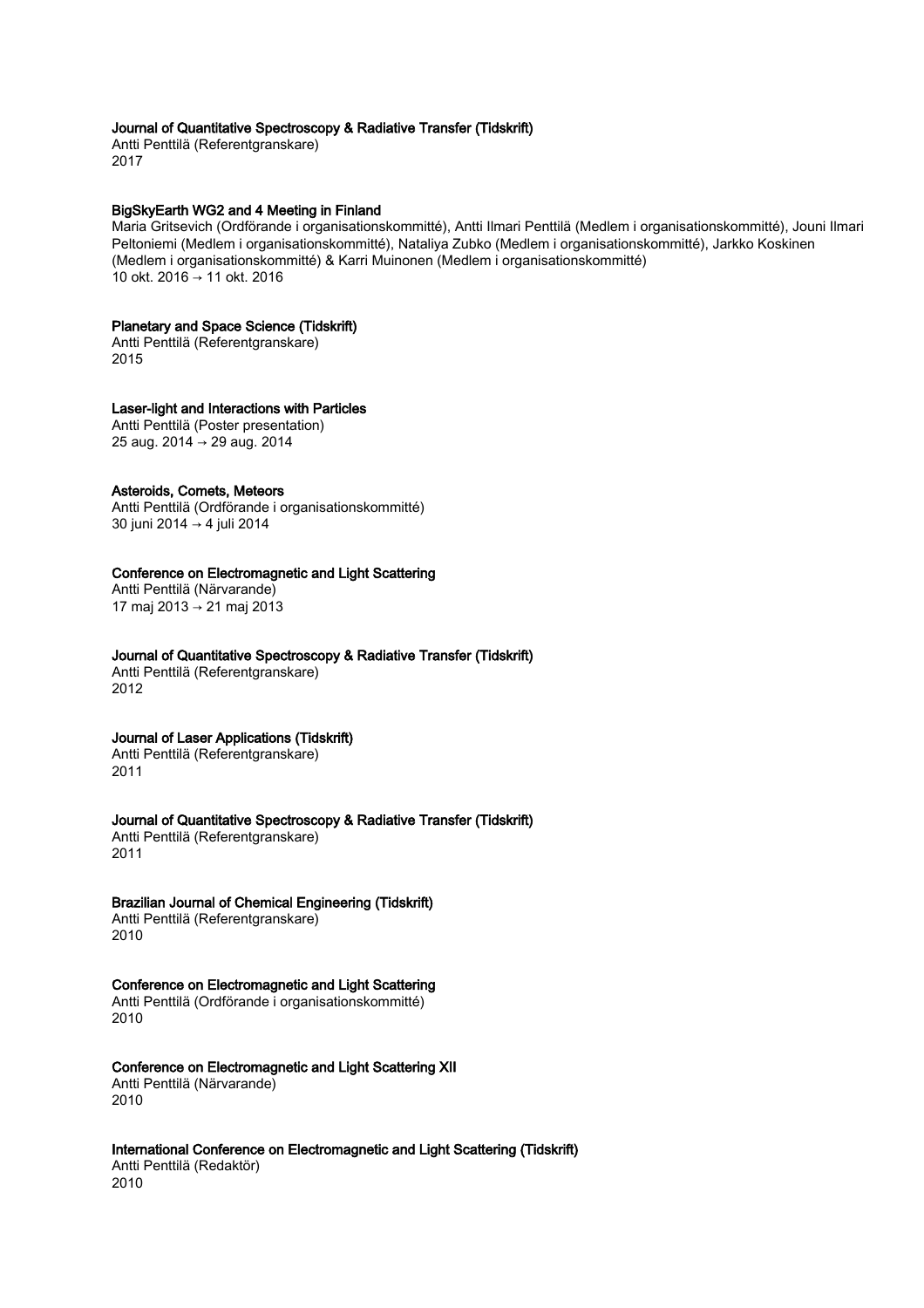International Conference on Electromagnetic and Light Scattering (Tidskrift) Antti Penttilä (Redaktör) 2010

#### Journal of Quantitative Spectroscopy & Radiative Transfer (Tidskrift)

Antti Penttilä (Referentgranskare) 2010

## Unknown

Antti Penttilä (Besökande föreläsare) 1 dec. 2008 → 6 dec. 2008

Conference on Electromagnetic and Light Scattering by Nonspherical Particles

Antti Penttilä (Poster presentation) 17 juni 2007

## DDA-workshop

Antti Penttilä (Talare: Presentation) 23 mars 2007

International Space Science Institute (Extern organisation)

Antti Penttilä (Expert) 2007 → 2008

Journal of Quantitative Spectroscopy & Radiative Transfer (Tidskrift) Antti Penttilä (Referentgranskare) 2007

Conference on Electromagnetic and Light Scattering by Nonspherical Particles Antti Penttilä (Talare: Presentation) 5 juni 2006 → 10 juni 2006

Conference on Electromagnetic and Light Scattering by Nonspherical Particles Antti Penttilä (Poster presentation) 5 juni 2006 → 10 juni 2006

## Finnish-Estonian vegetation remote sensing seminar

Antti Penttilä (Talare: Presentation) 18 apr. 2006

International Conference on Electromagnetic and Light Scattering (Tidskrift) Antti Penttilä (Referentgranskare) 2006

Conference on Electromagnetic and Light Scattering by Nonspherical Particles

Antti Penttilä (Talare: Presentation) 15 maj 2005 → 23 maj 2005

## TEKES C-Coat seminar

Antti Penttilä (Poster presentation) 16 feb. 2005